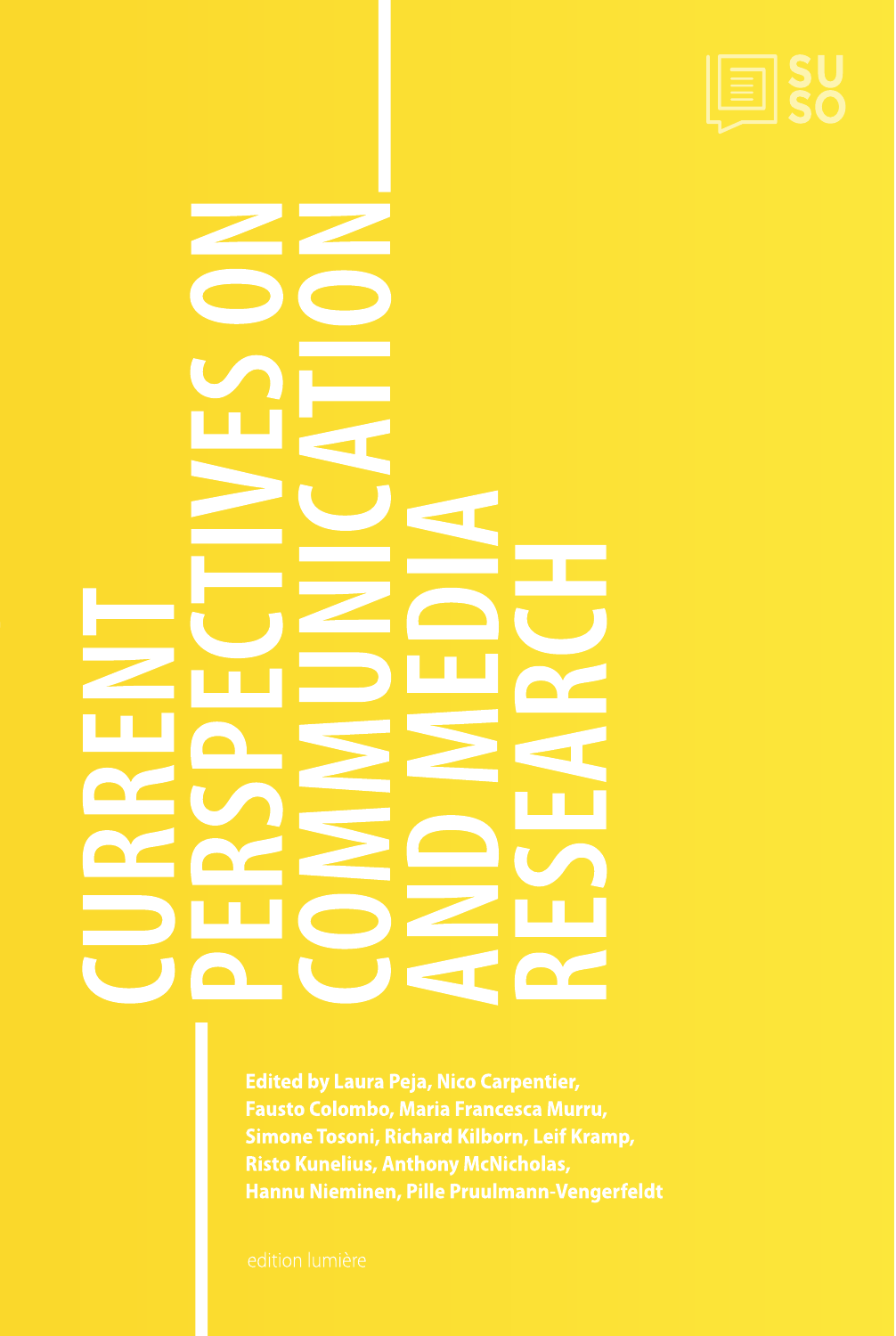# <span id="page-1-0"></span>**CURRENT PERSPECTIVES ON COMMUNICATION AND MEDIA RESEARCH**

**Edited by: Laura Peja, Nico Carpentier, Fausto Colombo, Maria Francesca Murru, Simone Tosoni, Richard Kilborn, Leif Kramp, Risto Kunelius, Anthony McNicholas, Hannu Nieminen, Pille Pruulmann-Vengerfeldt**

Bremen 2018 edition Lumière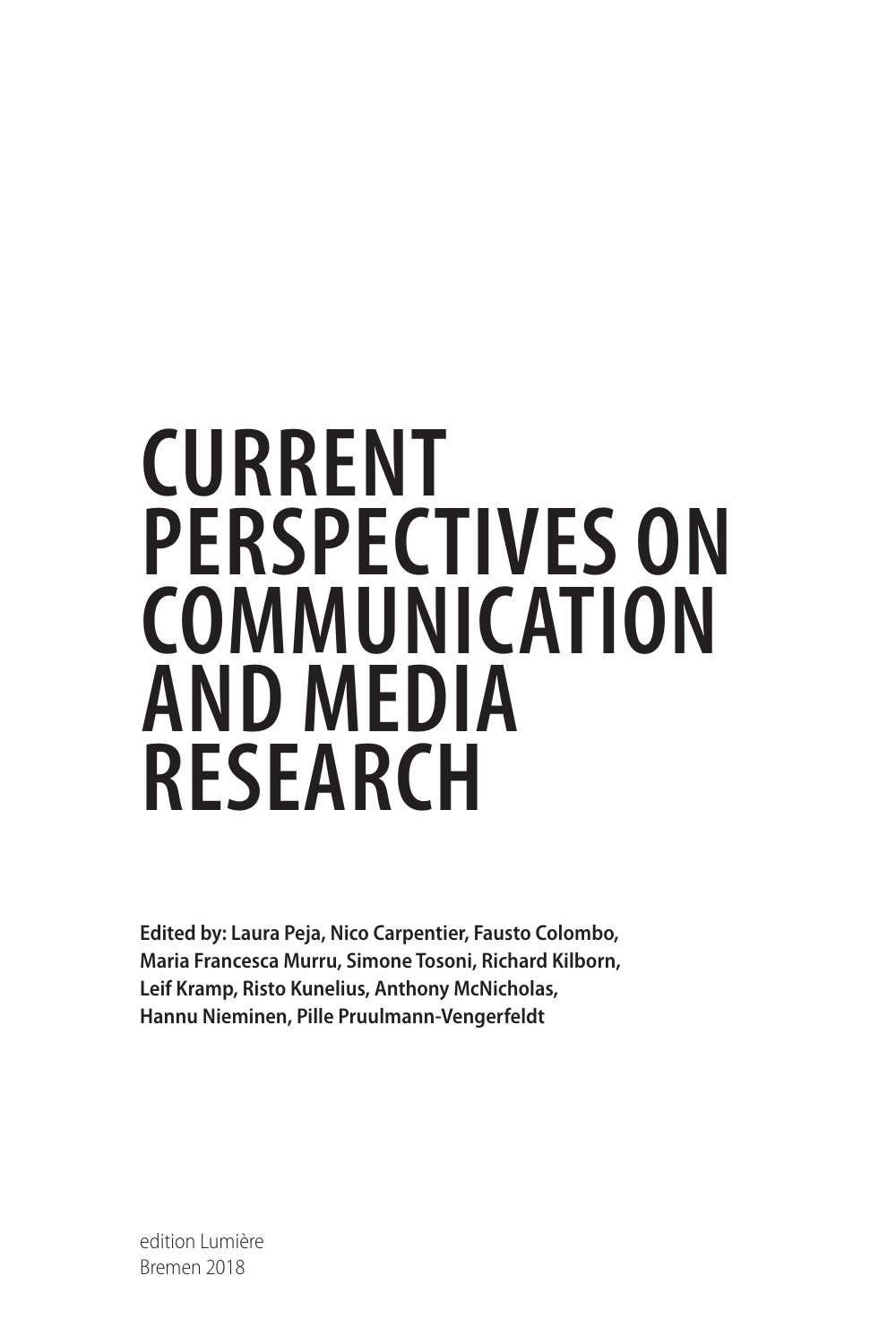Bibliographische Information der Deutschen Bibliothek

Die Deutsche Bibliothek verzeichnet diese Publikation in der Deutschen Nationalbibliographie; detaillierte bibliographische Daten sind im Internet über [http://dnb.](http://dnb.ddb.de) [ddb.de](http://dnb.ddb.de) abrufbar.

© edition lumière Bremen ISBN: 978-3-943245-87-5

# CURRENT PERSPECTIVES ON COMMUNICATION AND MEDIA RESEARCH

Edited by: Laura Peja, Nico Carpentier, Fausto Colombo, Maria Francesca Murru, Simone Tosoni, Richard Kilborn, Leif Kramp, Risto Kunelius, Anthony McNicholas, Hannu Nieminen, Pille Pruulmann-Vengerfeldt Series: The Researching and Teaching Communication Series

Series editors: Nico Carpentier and Pille Pruulmann-Vengerfeldt

Photographs: François Heinderyckx

Print run: 600 copies

Electronic version accessible at:<http://www.researchingcommunication.eu>and <http://www.comsummerschool.org>

The publishing of this book was supported by Università Cattolica del Sacro Cuore (Milan, Italy) and the European Communication Research and Education Association (ECREA).

The 2017 European Media and Communication Doctoral Summer School was sponsored by the Università Cattolica del Sacro Cuore (Milan, Italy) and supported by the Department of Communication and Performing Arts of Università Cattolica del Sacro Cuore, Almed - graduate School in Media, Communication and Performing Arts, and Sky Italy.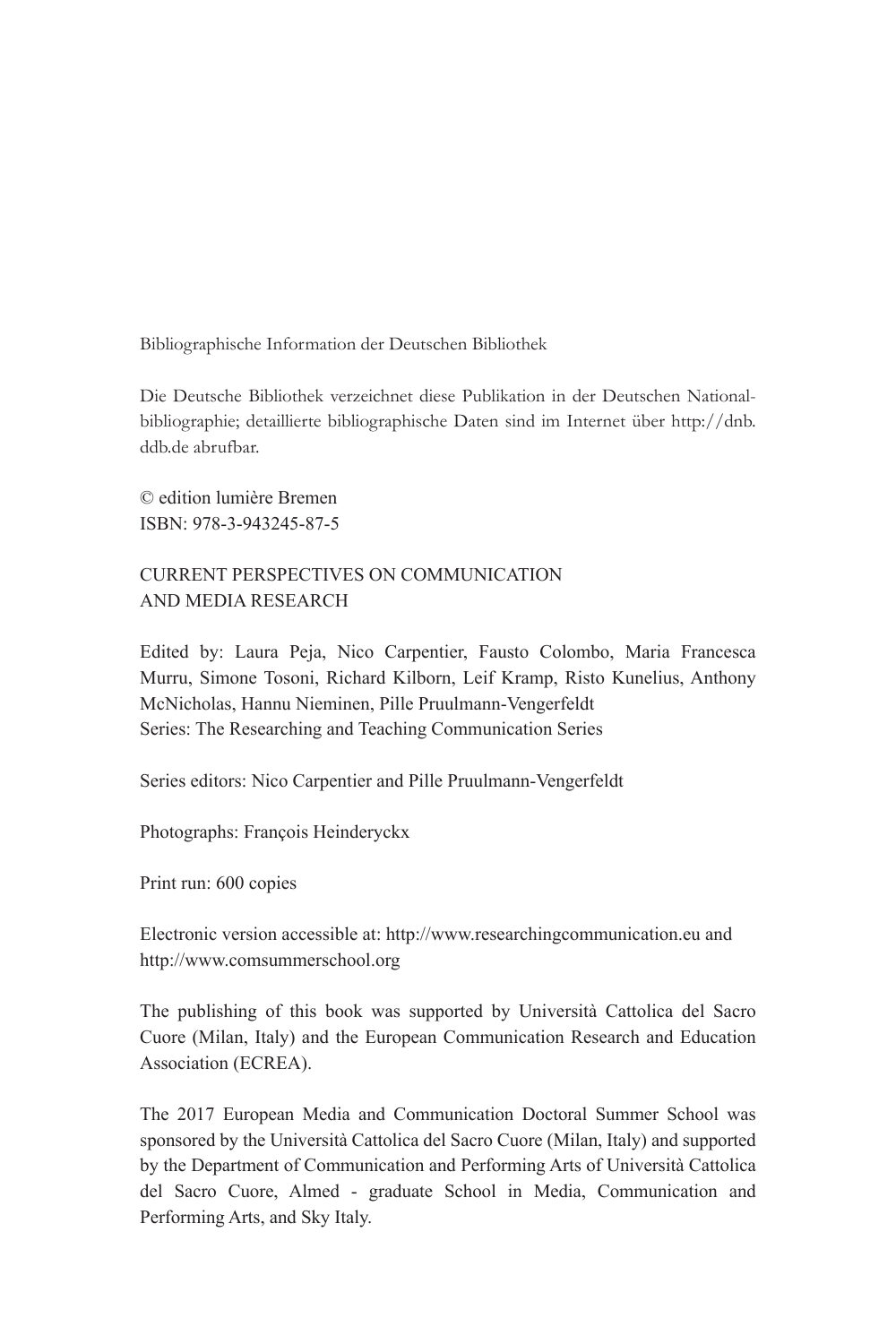# <span id="page-3-0"></span>**Table of Contents**

#### **INTRODUCTION**

**9** [Introduction: Current perspectives on communication and media research](#page-0-0) *[Laura Peja, Maria Francesca Murru, Simone Tosoni, and Nico Carpentier](#page-0-0)*

#### **[PART I](#page-0-1)**

#### **[Section 1. Intertwining public spheres](#page-0-0)**

- **23** [Grief and pity. Investigation of the social impact of photography](#page-0-0) *[Fausto Colombo](#page-0-0)*
- **43** [Transnational news media and the elusive European public sphere](#page-0-0) *[François Heinderyckx](#page-0-0)*
- **61** [A vindication of academic engagement in the European space](#page-0-0) *[Victor Navarro-Remesal, Ignacio Bergillos](#page-0-0)*
- **73** [In defence of European universities: Scholars and activists, unite!](#page-1-0) *[Hannu Nieminen](#page-1-0)*
- **83** [Journalistic metadiscourse: Press coverage of media policy debates](#page-0-0) *[Binakuromo Ogbebor](#page-0-0)*
- **97** [An agonistic approach to the Europeanisation of national public spheres:](#page-0-0)  [From permissive consensus to empowering dissensus](#page-0-0) *[Alvaro Oleart](#page-0-0)*
- **109** Social media in shaping [health-related](#page-0-0) norms: A review study and refection [of review](#page-0-0) *[Pille Pruulmann-Vengerfeldt and Annamaria Pulga](#page-0-0)*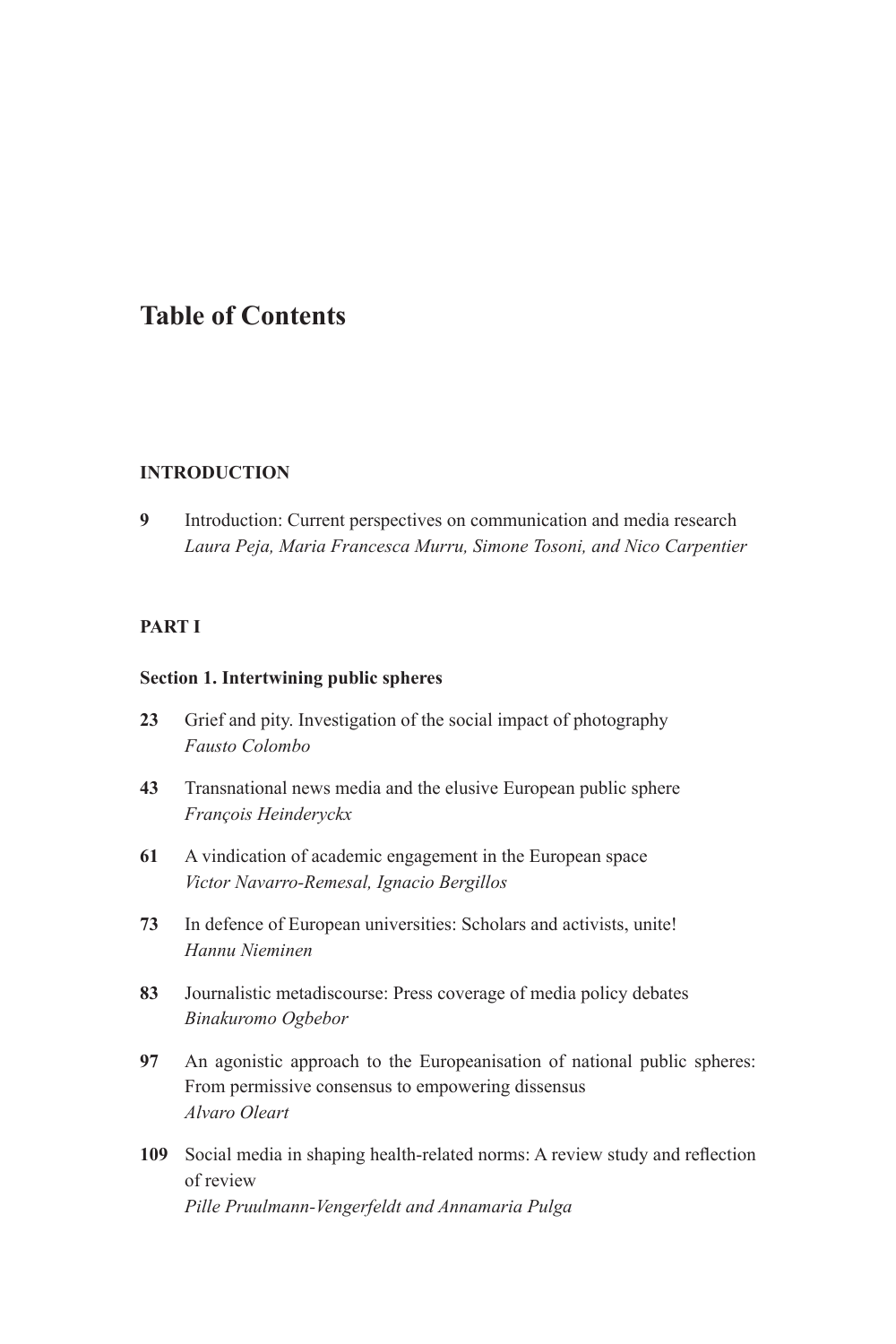#### <span id="page-4-0"></span>**Section 2. [Trajectories of participation](#page-1-0)**

- **131** [The circuit of protest: A conceptual framework for studying the mediation](#page-0-0)  [opportunity structure](#page-0-0) *[Bart Cammaerts](#page-0-0)*
- **145** [Diversifying the Other: Antagonism, agonism and the multiplicity of](#page-0-0)  [articulations of self and other](#page-0-0) *[Nico Carpentier](#page-0-0)*
- **163** [Reframing the ASEAN discourse by way of participatory photography: The](#page-0-0)  [Manila pilot project](#page-0-0) *[Kristian Jeff Cortez Agustin](#page-0-0)*
- **177** [Journalism in a deeply mediatized city. A locative approach to urban reporting](#page-0-0) *[Leif Kramp](#page-0-0)*
- **203** [Mediation opportunity structures in illiberal democracies. Social movement](#page-0-0)  [responses to state anti-refugee propaganda in Hungary](#page-0-0)  *[Zsofa Nagy](#page-0-0)*
- **217** ["You have access to all of it." Assessing documentary participation through](#page-0-0)  [an ethics of care](#page-0-0) *[Erika Theissen Walukiewicz](#page-0-0)*

#### **Section 3. [From traditional media to networks](#page-0-0)**

- **233** [Self-Other positioning: Insights into children's understanding of risks in new](#page-0-0)  [media.](#page-0-0) *[Lorleen Farrugia](#page-0-0)*
- **247** [Centre and periphery: How to understand a network](#page-0-0) *[Reinhard Anton Handler](#page-0-0)*
- **257** [From PSB to PSM in local media. The challenges for television stations in](#page-0-0)  [their adaptation to the digital era](#page-0-0) *[Aida Martori Muntsant](#page-0-0)*
- **271** [Rethinking media events as a TV format: A study of the 2014 Eurovision](#page-0-0)  [Song Contest](#page-0-0) *[Michael Skey](#page-0-0)*
- **283** [Controlled disconnections: A practice-centred approach to media activities in](#page-0-0)  [women's solo travelling](#page-0-0) *[Simone Tosoni and Valentina Turrini](#page-0-0)*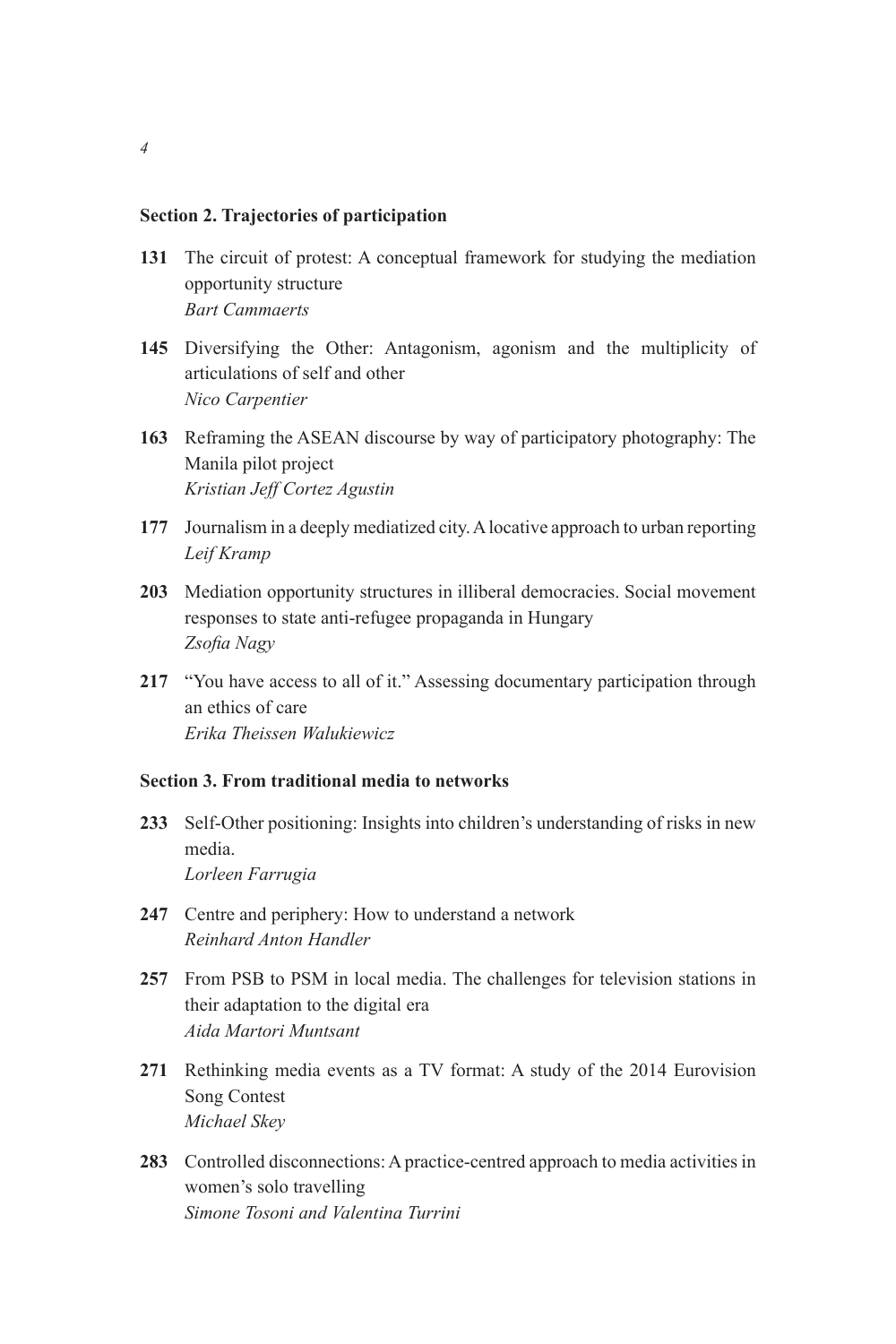### **[PART II](#page-0-1)**

**307** [MAMMA MIA](#page-0-0) *Lyrics by Yellow Flow*

#### **A[bstracts](#page-1-0)**

- **313** [Reframing the ASEAN discourse by way of participatory photography: The](#page-3-0)  [Manila pilot project](#page-3-0) *[Kristian Jeff Cortez Agustin](#page-3-0)*
- **314** [Issues, tensions and health operators' appropriation of the New Public](#page-4-0)  [Management & info-communicational devices](#page-4-0)  *[Marine Aznar](#page-4-0)*
- **315** New communication spaces in the Arab World: A multi-method study of emerging media organisations in Tunisia, Egypt and Syria *Yazan Badran*
- **316** [Construction of disability in political discourse in Latvia](#page-9-0) *[Baiba Baikovska](#page-9-0)*
- **317** Composing with flexible phrases *[Dennis Braunsdorf](#page-10-0)*
- **318** [Cinema as a time lab: challenging ordinary time perception through cinematic](#page-11-0)  [technologies and representations](#page-11-0) *[Federica Cavaletti](#page-11-0)*
- **319** Watching the [Cybertroopers:](#page-12-0) Demystifying online astroturfing in Malaysia's [political sphere](#page-12-0) *[Niki Cheong](#page-12-0)*
- **320** [Queering Almodóvar](#page-13-0) *[Xavier Andrés Cortell](#page-13-0)*
- **321** [Immigration comedy in the Scandinavian public spheres](#page-14-0) *[John Magnus R. Dahl](#page-14-0)*
- **322** [On the discrepancy regarding how American elite print media frame human](#page-15-0)  [rights infringements](#page-15-0) *[Yi Ding](#page-15-0)*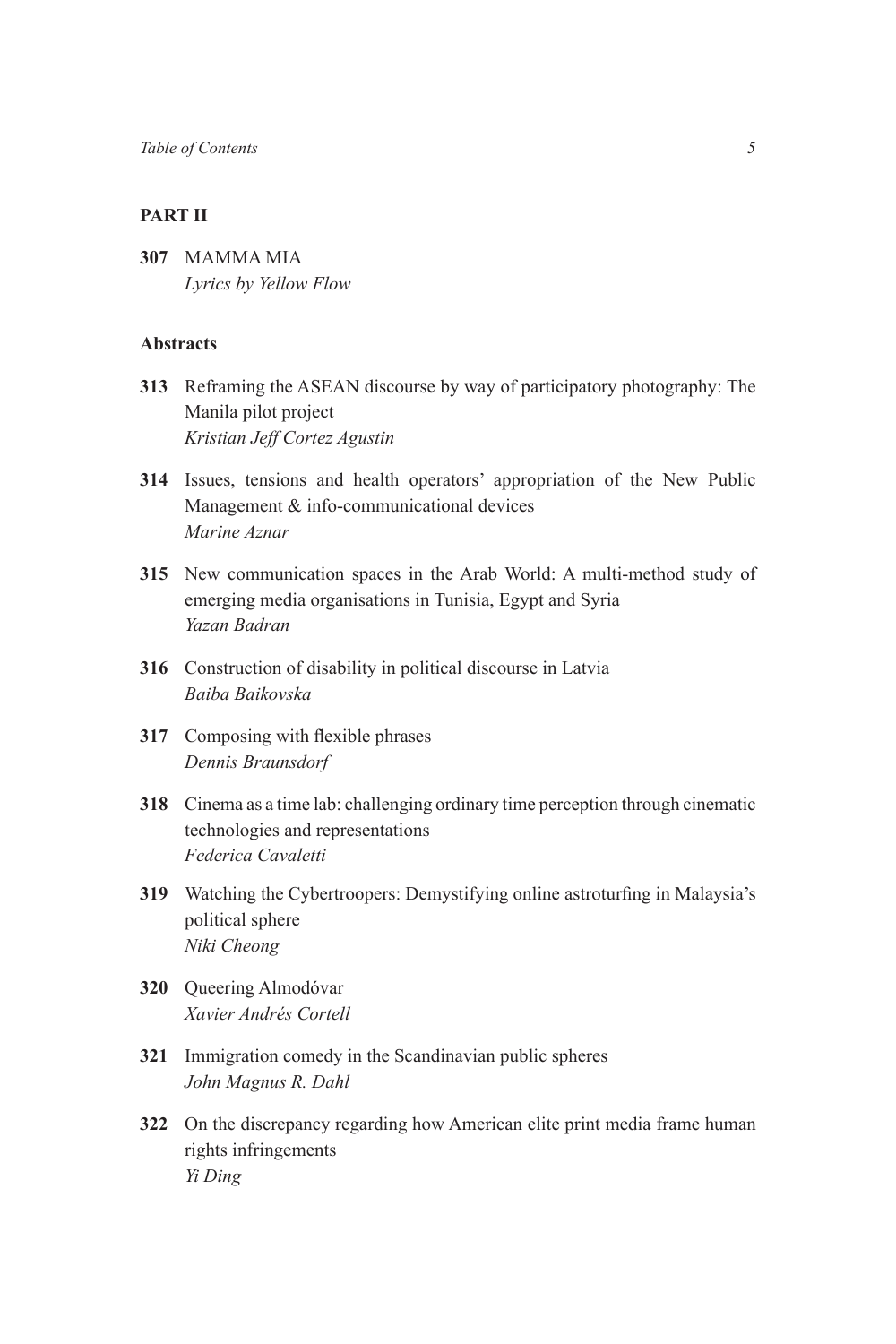- **323** [Students' media literacy as a starting point of media education: An action](#page-15-0)  [research](#page-15-0) *[Martina Dobosiová](#page-15-0)*
- **325** [Self-Other positioning: Insights into children's understanding of risks in new](#page-17-0)  [media](#page-17-0) *[Lorleen Farrugia](#page-17-0)*
- **326** Singledom and female subjectivity: fantasy, representation and lived experience *Kate Gilchrist*
- **327** Information treatment in the generalist channels: Comparative analysis of the TV information and infotainment in Spanish television. *Pau Lluis Gumiel*
- **328** Mediated urban creativity: the poetics and politics of creative and media practices in Southeast Asian cities *Zaki Habibi*
- **329** Jacques Lacan and the British flm culture of 1968: Historicising psychoanalysis, cinema and revolution *Martin Hall*
- **330** Centre and periphery: How to understand a network *Reinhard Anton Handler*
- **331** "Another day in paradise?" Outside interference, harassment and intimidation experienced by Finnish journalists *Ilmari Hiltunen*
- **332** Motherhood in contemporary German and Irish cinema since 1990 *Kira J. Hußing*
- **333** Agonistic dislocation of hegemonic discourses: a discourse theoretical analysis of *(in)civility* in social media in Kenya. *David Katiambo*
- **334** Crowdfunding: analysis and prospects of developments in the participatory web *Francesca Moretti*
- **335** Mediation opportunity structures in illiberal democracies. Social movement responses to state anti-refugee propaganda in Hungary *Zsofa Nagy*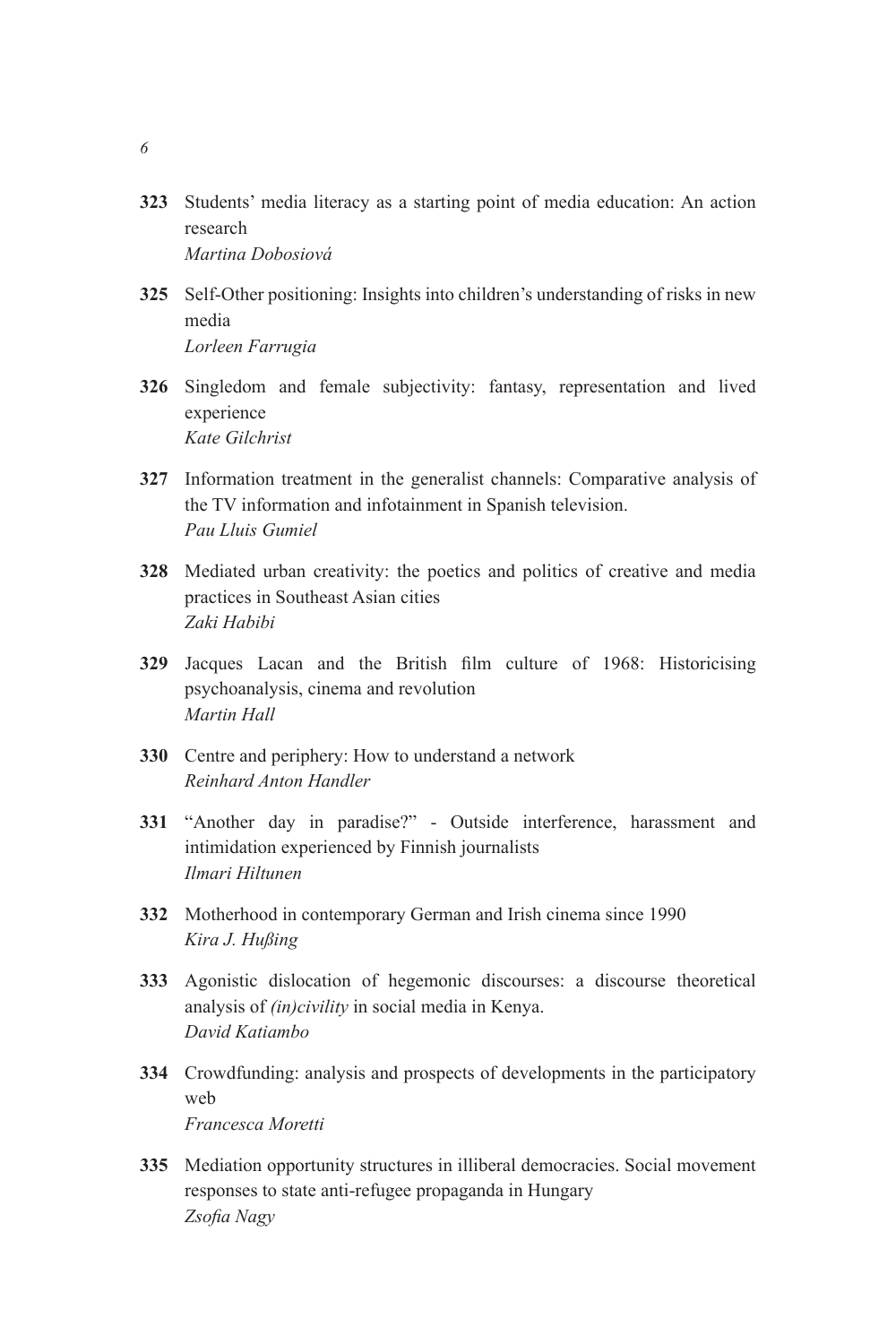- **336** Public service media in search of the elusive active audience *Alessandro Nanì*
- **337** Searching for a Communicative City: Rhetorics and practices of participation in urban development *Annaliina Niitamo*
- **338** An agonistic approach to the Europeanisation of national public spheres: From permissive consensus to empowering dissensus *Alvaro Oleart*
- **339** Creating shared value with stakeholders through organizational communication: a case study of a shopping centre company *Filipa Oliveira*
- **340** Gender representation on prime-time and late-night television talk shows *Elisa Paz Pérez*
- **341** Critical digital literacy and civic, political engagement: utopian/dystopian imaginaries of the internet *Gianfranco Polizzi*
- **342** Blurred memories, blurred identities: An intergenerational dialogue with family members of the Egyptian Jewish Diaspora. *Myriam Rafa*
- **343** Rise of the public amid protests in Slovenia in years 2012 and 2013 *Marko Ribać*
- **344** Data journalism and its effects on democracy *Alla Rybina*
- **345** Online surveillance, Tor Network, and anonymity: a study about Deep Web' perceptions and representations *Thais de Oliveira Sardá*
- **346** The discursive construction of a citizens' dialogue *Maria Sjögren*
- **347** Retooling citizenship in Estonia: online media practices by civil society actors in everyday and mobilization contexts *Liisa Sömersalu*
- **348** Investigating collaborative learning through location-based augmented reality games at cultural heritage sites *Markos Souropetsis*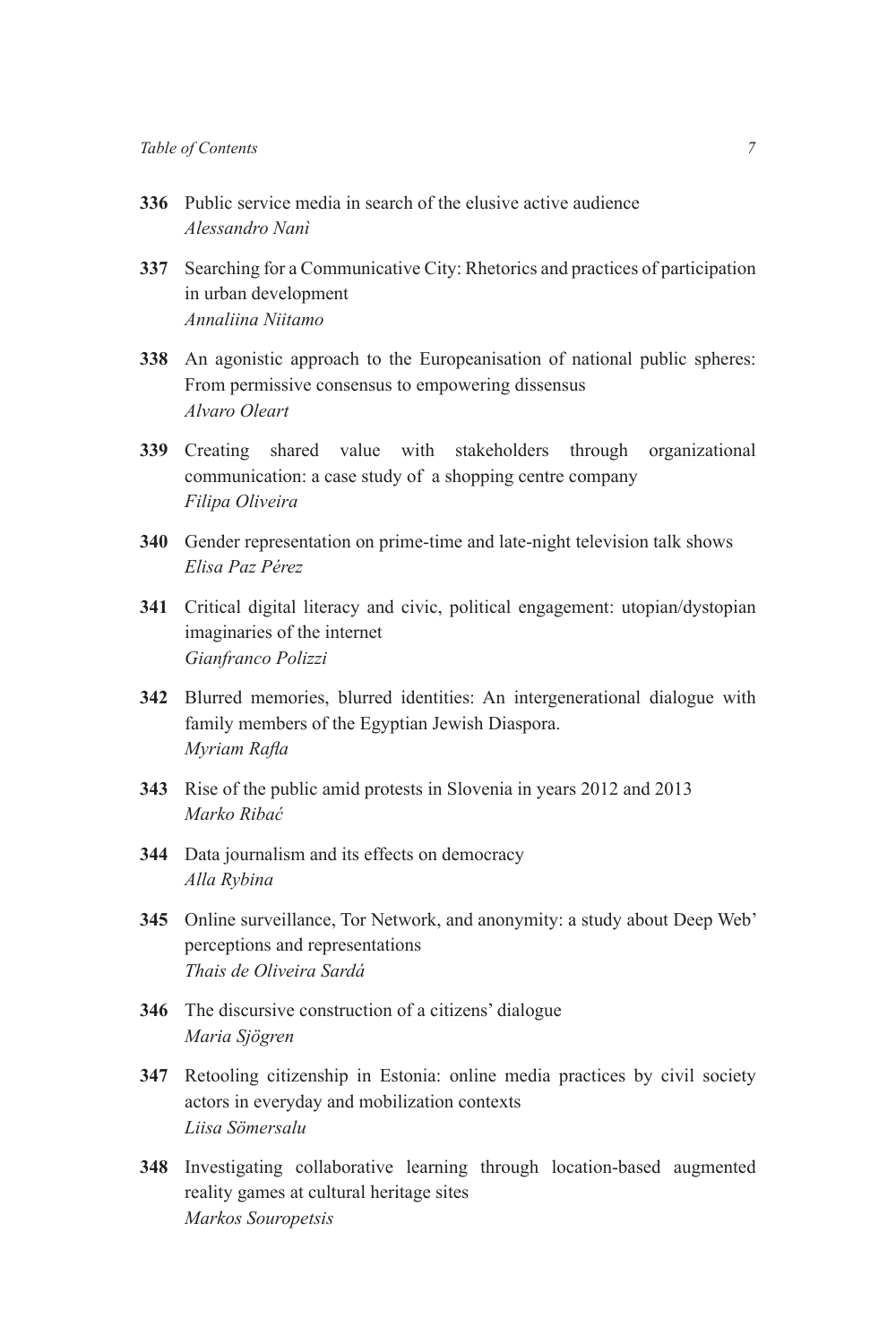- **349** Bulgarian media & refugees: politics of representation (2013-2018) *Theodore Spassov*
- **350** The electoral campaigns of 20-D and 26-J on Twitter: A study about the use that Podemos and Ciudadanos and their political leaders, Pablo Iglesias and Albert Rivera made of this platform *Guillem Suau*
- **352** Communicative fgurations of friendship relations in mediatized everyday communication *Jeannine Teichert*
- **353** "You have access to all of it." Assessing documentary participation through an ethics of care *erika Theissen Walukiewicz*
- **354** The Good the mean publicity. case study of refugee reporting in traditional media and counter media during 2015 and 2016 in Finland *Salla Tuomola*
- **355** A cultural study of conspiracy thinking: An ethnographic audience study on male industry workers' engagement with international politics through conspiratorial news *Ugur Yagan*
- **356** Community media as a participatory contact zone for youth in the divided Cyprus *Derya Yüksek*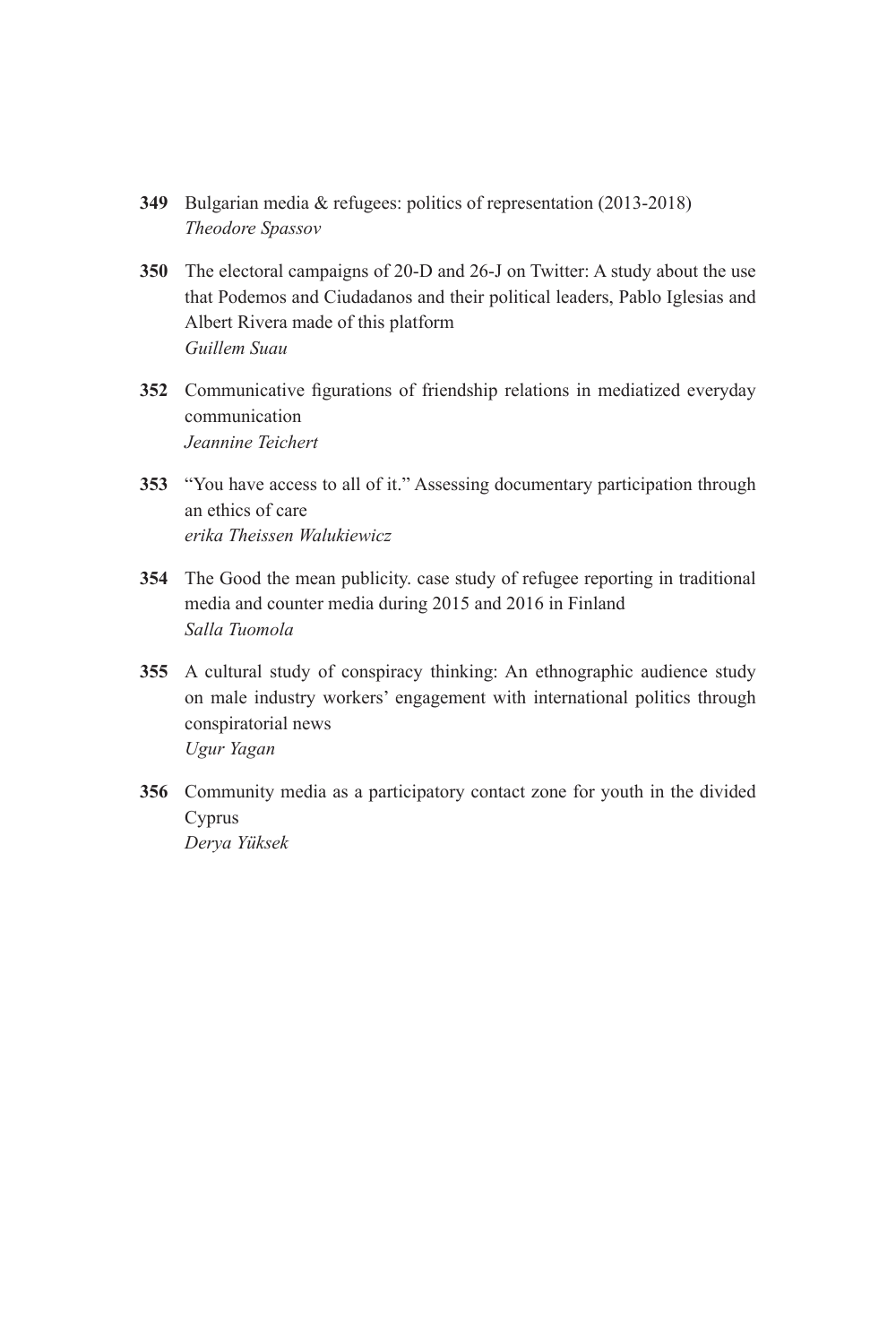# <span id="page-9-0"></span>**Introduction: Current perspectives on communication and media research**

*Laura Peja, Maria Francesca Murru, Simone Tosoni, and Nico Carpentier*

## 1. About the book

This book, the thirteenth in the Researching and Teaching Communication Book Series launched in 2006, stems from the communal intellectual work of the lecturers, students and alumni of the 2017 edition of the European Media and Communication Doctoral Summer School (SuSo). The frst part of this collective endeavour aims to shed light on key issues of the present scenarios of media engagement, and in particular on the transformations and dynamics of the public sphere (section I); on the current, multidirectional and diversifed trajectories of participation and engagement (section II); and on the present passage from traditional media to networks (section III).

At the same time, the book gives an account of the work done at the summer school, and in particular the plurality of research interests and analytical perspectives that the SuSo community values as its main asset. The European Media and Communication Doctoral Summer School is in fact run by a consortium of 21 European universities, it brings together PhD students who come every year from more than 30 different European and extra-European institutions: it therefore represents an arena where different disciplinary traditions and methodological backgrounds within media studies can get in touch, debate and cooperate in order to advance our understanding of media systems and communication processes. The reader can get an insight into the richness and variety of the different perspectives on dialogue within SuSo from the second part of the book, dedicated – as is customary in the series – to the PhD projects' abstracts of the students participating in the summer school. Taken together, these abstracts represent a good sample of the ongoing research of the next generation of media scholars, and an overview of the current trends in media and communication studies.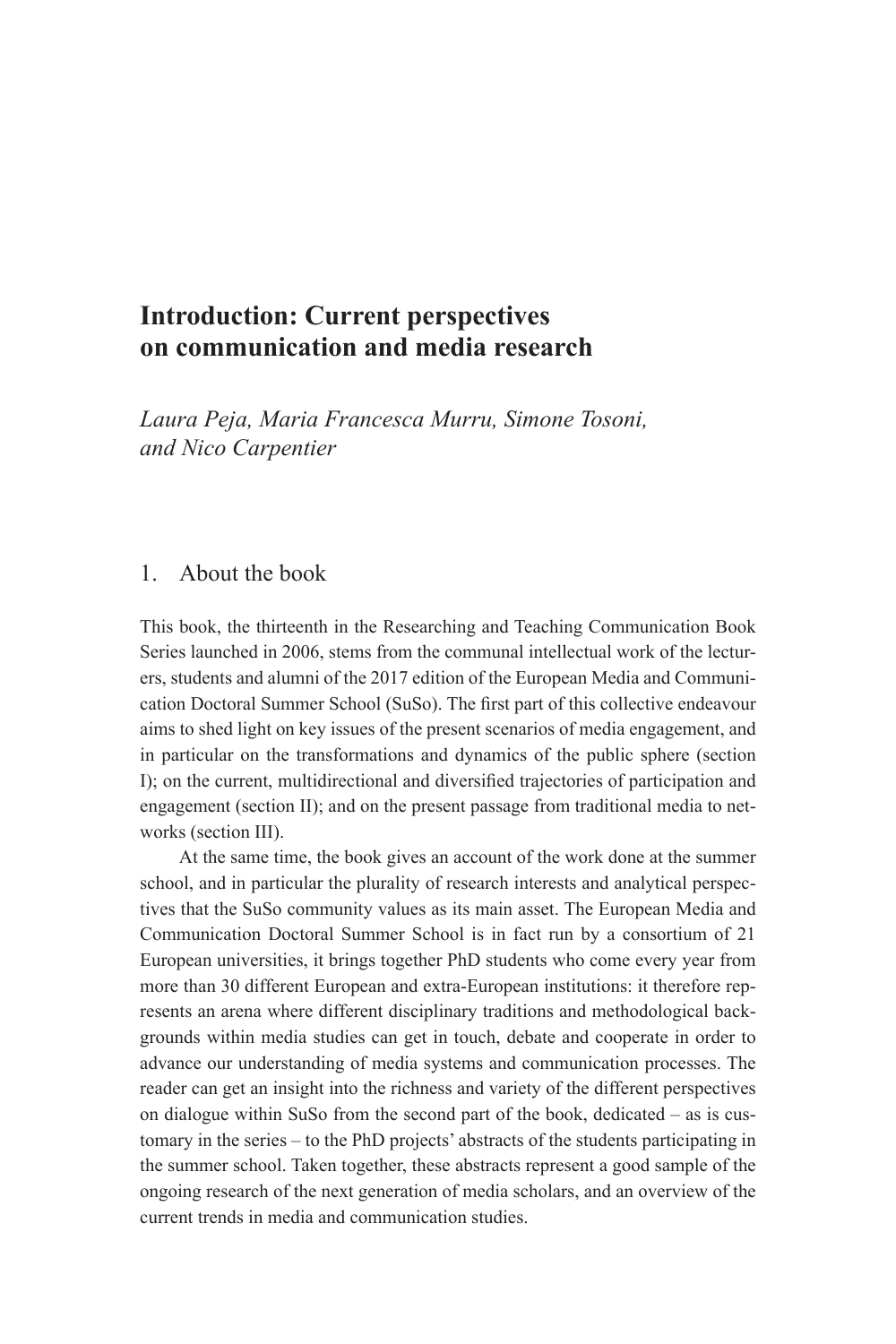<span id="page-10-0"></span>From among the students, six (Kristian Jeff Cortez Agustin, Lorleen Farrugia, Reinhard Anton Handler, Zsofa Nagy, Alvaro Oleart, Erika Theissen Walukiewicz) have been selected to develop their research into a full paper: together with nine lectures' chapters, and three chapters from SuSo's alumni (Victor Navarro-Remesal and Ignacio Bergillos, Binakuromo Ogbebor, Aida Martori Muntsant), selected through an open call, their works comprise the frst part of the book, divided into three thematic sections.

The frst thematic section is dedicated to the media and the public sphere. **Fausto Colombo** opens the section, focusing on the case of an epoch-making image: photos of the three-year-old Alan Kurdi dead on the shore, to clarify the steps of cultural elaboration and a model of spreading and sharing images (photographs in particular) via the Web, underlining the differences between the circulation of images through traditional media and the circulation typical of the digital media environment. The second chapter, by **Fran**ç**ois Heinderyckx**, moves the focus of the section to the question of the European public sphere. The articulation between regional, national and European public and media spheres forms a range of complex confgurations that add to the complexity of a matter which remains crucial. The subsequent two chapters are also dedicated to the European public sphere, from the perspective of European academia and university policies. **Victor Navarro-Remesal** and **Ignacio Bergillos** propose the idea that academic-related spaces, such as the Erasmus programme, can serve as success stories for recouping the European ideal and present Suso itself as a facilitator that shapes the professional identities of communication researchers in a shared European space. As such, this kind of initiative can play a key role in the European endeavour itself. Along these lines, in his chapter, **Hannu Nieminen** launches a direct and vigorous call to European universities, inviting them to defend the crucial role and identity of academia against the transformations that, in the last 20 years, have turned the democratic and culture-oriented vocation of European higher education into an increasingly market-driven enterprise. The next contribution, by **Binakuromo Ogbebor,** explores, with content and discourse analyses, the paradigm repair strategy of minimization used in media policy debates, and underlines the implications of such coverage: promoting inequality and reducing the quality of debates, this weak media policy does not seem to be able to guarantee a democratic public sphere. **Alvaro Oleart** continues the debate about the lack of a single European public sphere, highlighting how the media reporting of political issues still remains largely based on the national level, despite the wide range of competences that have been transferred from the national to the European Union level. **Pille Pruulmann-Vengerfeldt** and **Annalisa Pulga** close the section with a literature review study on the role of social media in shaping health-related social norms. The authors introduce a peculiar methodology of analysis called *Preferred*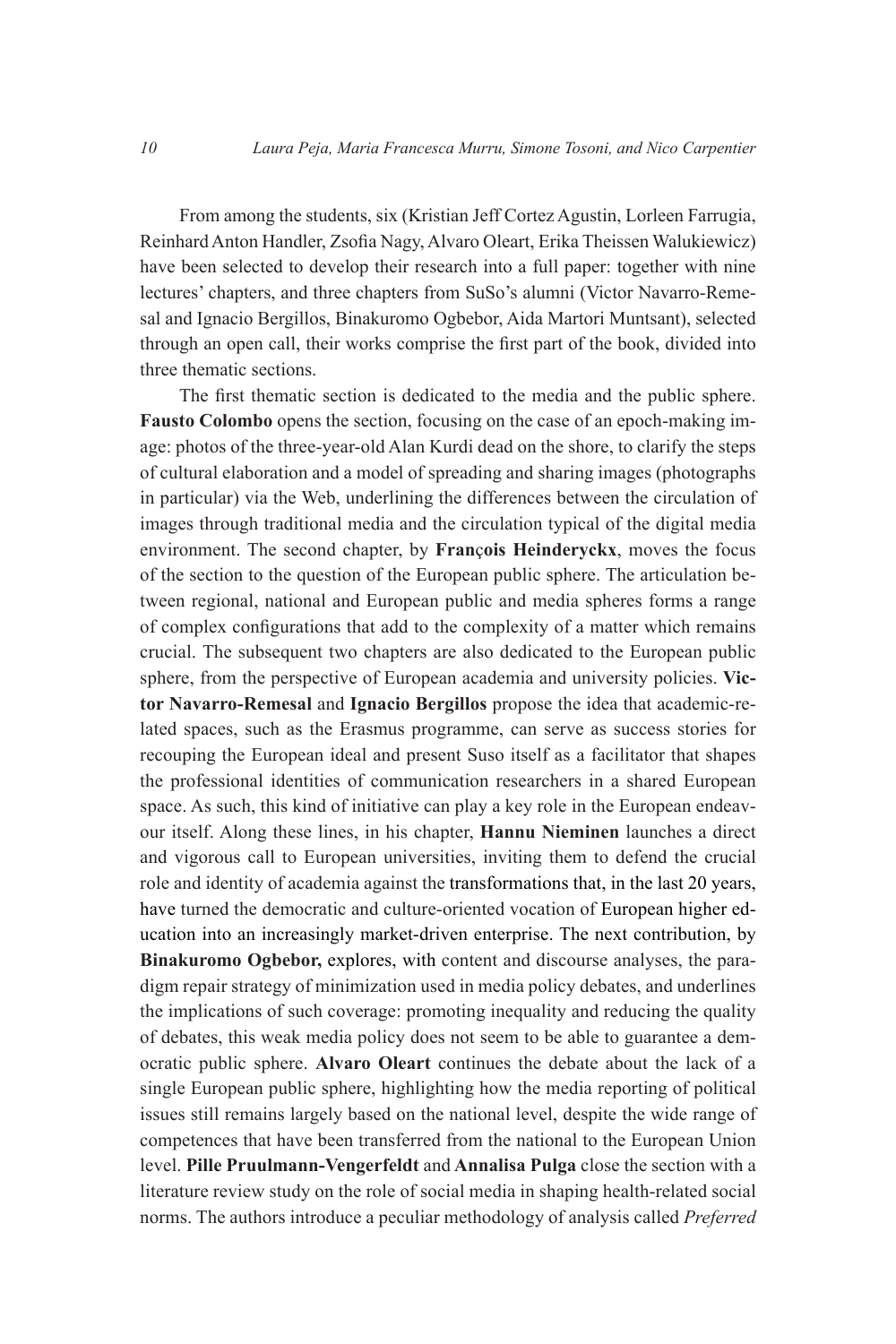#### <span id="page-11-0"></span>*Introduction 11*

*Reporting Items for Systematic Reviews and Meta-Analyses* (PRISMA), probing its applicability in media and communication studies.

The second section of the book deals with the current trajectories of participation and engagement. In the frst chapter, **Bart Cammaerts** presents an encompassing conceptual framework for the circuit of protest to study the role of media, communication and mediation in contentious politics, refecting at the same time on the methodological implications and challenges of this approach. **Nico Carpentier** offers a theoretical refection on antagonism and agonism. These concepts have in fact become popular in the feld of media and communication studies, being seen as particularly apt to capture the logics of confict, the construction of self and other, and the relationship between confict and democracy. In the chapter that follows, **Kristian Jeff Cortez Agustin** turns his gaze to the Asian context with a visual essay that focuses on a pilot project of participatory photography done in Manila to promote and critically refect on the recognition of an ASEAN (Association of Southeast Asian Nations) identity. **Leif Kramp** presents a journalism project carried out in the city of Hamburg, Germany, to develop innovative location-aware storytelling formats for urban reporting. These formats aim to produce, distribute to and engage audiences with local news. **Zsofa Nagy**, in turn, move her focus to Hungary, where research in 2015–16 focused on three different activists' responses to government anti-refugee propaganda and politics: 1) a counter-billboard campaign criticising the government, 2) a grassroots humanitarian movement and 3) a local protest movement against a refugee camp. The fndings show that the application of mediation theory to contentious action in illiberal democracies allows for a nuanced and multi-layered understanding of opportunities and constraints of such action. The last contribution to this second section, from **Erika Theissen Walukiewicz***,* is based on in-depth interviews with documentary subjects and addresses participation in Swedish television documentaries, looking beyond professional ethical frameworks to propose a receptive and context-sensitive refection on media ethics.

The third and last section of the book offers insights into the present paths from traditional media to networks, opening with research on pre-adolescents' understanding of risks in digital media, conducted by **Lorleen Farrugia**. The research is based on six focus groups with Maltese children aged 9 to 12. Using Social Representation Theory, the analysis shows evidence of cognitive biases in the way children situate themselves and others, and this helps to identify the digital literacy skills that children need to learn. In the second chapter of the section, **Reinhard Anton Handler** takes a critical look at networks as a research axiom. Focusing on the margins of networks and personal entry points, the author refects on his own research practice using digital as well as ethnographic methods. **Aida Martori Muntsant** describes the situation of public local television in Catalonia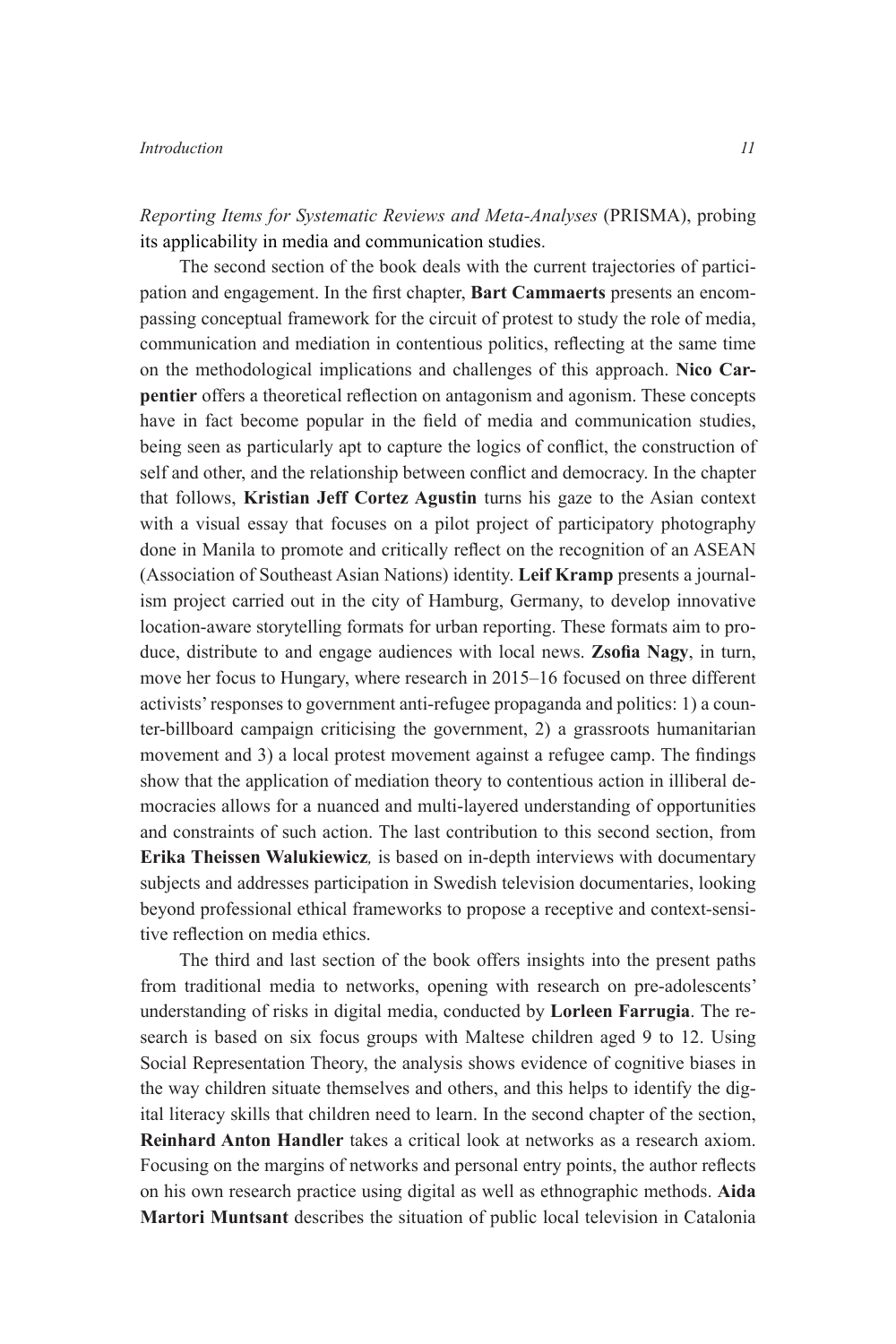<span id="page-12-0"></span>with regard to adaptation to the digital era, using a qualitative methodology based on the analysis of offcial documentation, interviews, non-participant observation and a focus group. The results demonstrate that local media have less capability to respond to current social and political challenges, especially due to the lack of funding to develop new technologies and strategies. In the following chapter, **Michael Skey** investigates the 2014 Eurovision Song Contest, held in Copenhagen, drawing on ethnographic materials and focusing on the production of an event as a specifc type of TV format. Moving beyond textual analyses, the author pays particular attention to the struggles that take place between different interest groups (organisers, producers, participants, fans) and expands the understanding of the signifcance that media events have today. **Simone Tosoni** and **Valentina Turrini**  close the section and the frst part of the book, presenting preliminary fndings of an ongoing case study of female solo-travelling in Italy. Proposing some methodological considerations vis-à-vis addressing media activities in social practices, the chapter seeks to contribute to the attempt to decentre media studies advocated by authors like David Morley, Shaun Moores or Nick Couldry.

The second part of the book opens with the lyrics of a song composed by Yellow flow students for a joint-flow presentation on the score of Abba's famous *Mamma mia*. The song is published here to give a taste of the creativity, camaraderie and intellectual fun that Suso always stimulates, creating an ideal environment for networking among and between students and lecturers.

The book includes a series of photographs taken during different activities at the summer school. Our special thanks go to François Heinderyckx for the photographic material.

# 2. Background of the European Media and Communication Doctoral Summer School

The summer school was established in the early 1990s by a consortium of ten (Western) European universities, being initiated by the Universities of Stendhal-Grenoble III (Grenoble, France) and Westminster (UK). From then on, these participating universities have organised annual summer schools for PhD students in the feld of media and communication studies, lasting for one or two weeks and taking place in a wide range of locations, including Grenoble, Lund, Barcelona, London, Helsinki, Tartu, Ljubljana and Bremen. In 2016, the summer school moved to the Università Cattolica del Sacro Cuore in Milan, where it was also held in 2017, from 24 July to 5 August.

Including the Università Cattolica del Sacro Cuore, Milan (IT), 21 universities participate in the consortium: Ankara Üniversitesi (TR), Universitat Autònoma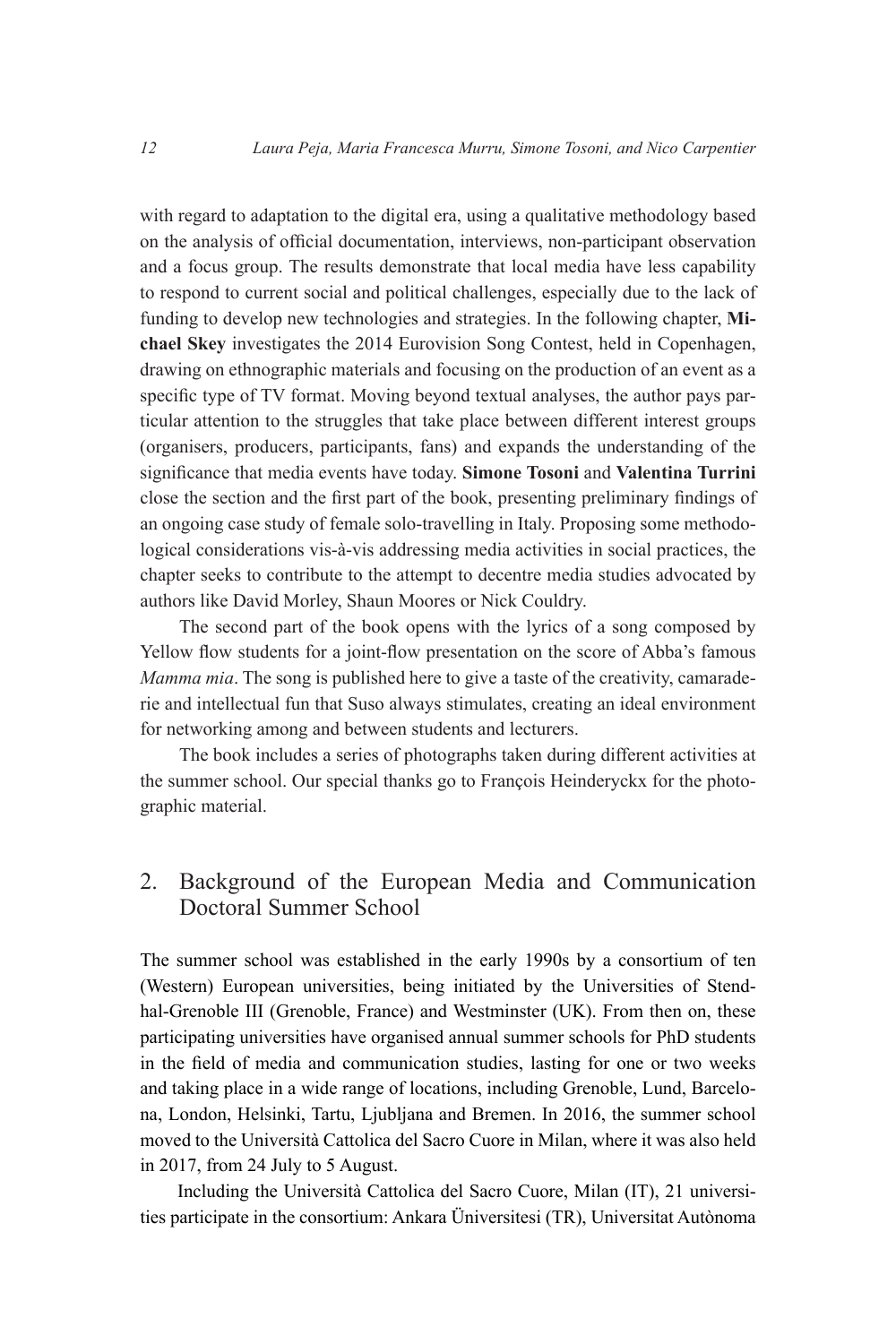<span id="page-13-0"></span>de Barcelona (ES), Universitetet I Bergen – UiB (NO), Universität Bremen (DE), Eötvös Loránd Tudományegyetem – ELTE, Budapest (HU), Helsingin Yliopisto (FI), Jönköping University – JU (SE), Univerzita Karlova, Prague (CZ), Univerza v Ljubljani (SI), London School of Economics & Political Science – LSE (UK), Loughborough University (UK), Lunds Universitet (SE), Roskilde Universitet (DK), Université Stendhal-Grenoble III (FR), University of Stirling (UK), Tampereen Yliopisto (FI), Tartu Ülikool (EE), Vrije Universiteit Brussel – VUB (BE), Vytauto Didžiojo Universitetas – VMU, Kaunas (LT) and University of Westminster (UK). In 2017, the affliated partner of the programme was again the European Communication Research and Education Association (ECREA). ECREA also supported participation in the summer school with the award of two grants for students.

The central goals of the summer school are:

- a. to provide innovative mutual support for doctoral studies in the feld of media and communication, with additional support from the European Communication Research and Education Association (ECREA);
- b. to stimulate bilateral and multilateral cooperation between consortium partner universities in the areas of doctoral studies, teaching and research;
- c. to provide a forum for critical dialogue between academics on the cultural and technological challenges posed by media globalisation and convergence, focusing on the sociopolitical as well as the cultural implications of these challenges;
- d. to promote a respectful but critical dialogue between academic researchers and representatives of civilian society, the media industry and government institutions.

The summer school adheres to a number of principles: student-orientedness is the most important one. The PhD projects of participating students are the kernel of the summer school, and its main aim is to enhance the academic quality of each individual project. In contrast to many other summer schools, the main task of instructional staff is not to lecture, but to provide support to the participants on their PhD trajectories.

The summer school provides this support through structured, high-quality and multi-voiced feedback on the work of each individual PhD student, combined with numerous opportunities for informal dialogue. The feedback consists of a series of extensively elaborated analyses of the strengths and weaknesses of PhD projects, which allows PhD students to structurally improve the quality of their academic work. Although the feedback is provided by experts in the feld of media and communication studies, these authoritative voices never become authoritarian, and the autonomy of the participants is never ignored. Moreover, feedback is always multi-voiced: different lecturers and participants contribute to the analysis of each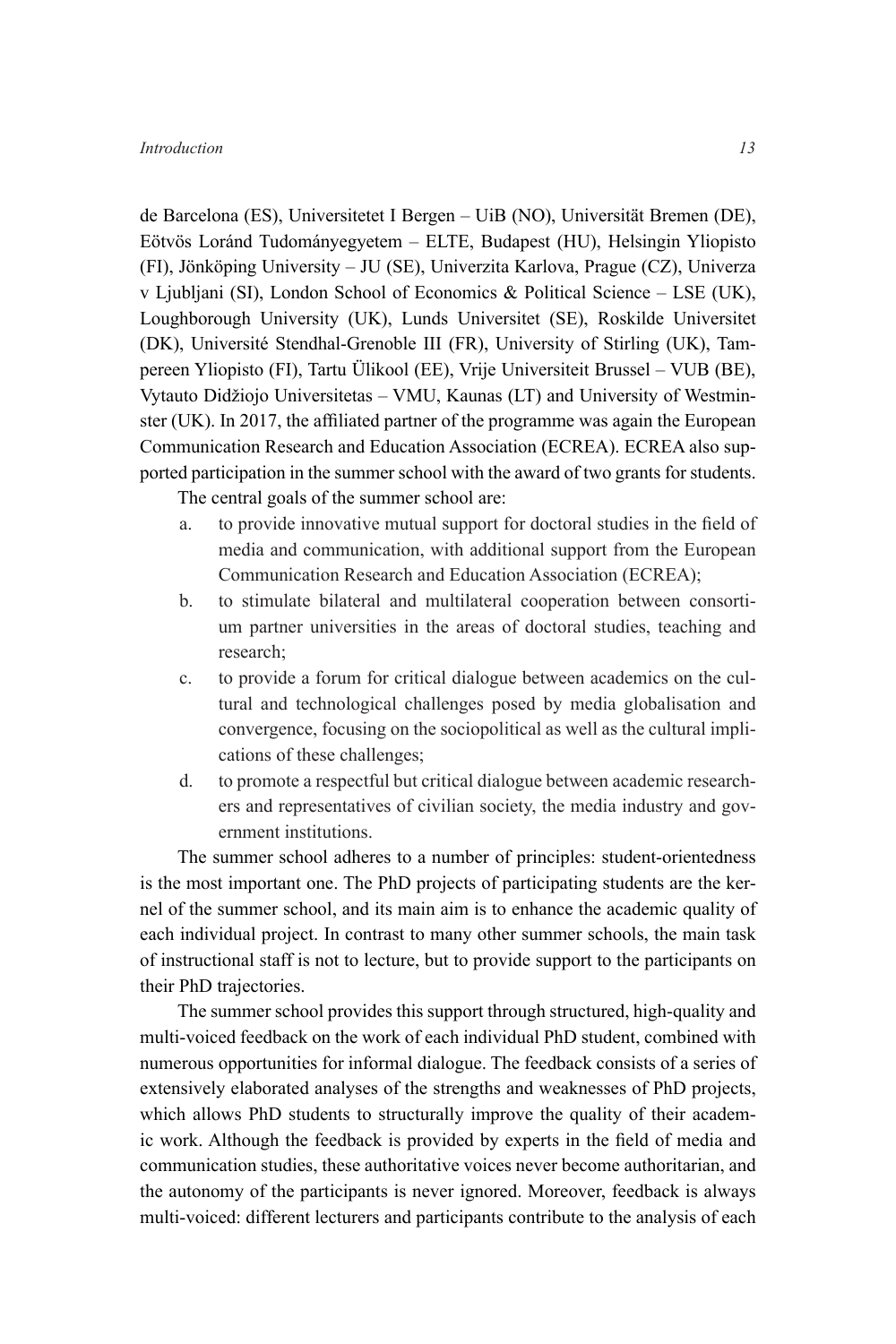<span id="page-14-0"></span>individual PhD project, enhancing the richness of the feedback and allowing a diversity of perspectives to be articulated.

The summer school combines a constructive-supportive nature with a critical perspective. During feedback sessions, the evaluation consists of a balanced overview of the qualities and problems of a doctoral research and publication project, in combination with options that can be used to overcome these problems. Moreover, the workshops and lectures are intended to support the future academic careers of participants by allowing them to acquire the necessary academic and self-management skills. The atmosphere of the summer school is fundamentally non-competitive, as the talents of all participants are acknowledged, and participants and lecturers act as peers, cherishing academic collegiality and collaborative work.

The summer school also expresses the utmost respect for academic diversity. It recognizes the existence of a plurality of schools, approaches, theories, paradigms, methods and cultures within academia, which makes it suitable for conversation and dialogue, not conversion and confict. Its commitment to diversity in approaches can only be made possible through an equally strong commitment to academic rigour, thoroughness, responsibility, honesty and quality.

Finally, the summer school aims to stimulate connectedness. First of all, it looks to build long-term academic networks, enabling future collaborations at an international/ European level. The need for intellectual exchange within academia and the importance of transcending frontiers are widely acknowledged. The summer school also cultivates a deep respect for the localized context in which it operates, at the urban and national level of the hosting city, thus avoiding disconnection from civil society, business and the state.

In order to uphold these principles, the 14-day 2017 SuSo was based on a combination of lectures, training workshops, student workshops and working visits.

The core format of the summer school is based on so-called feedback-workshops, which are oriented towards providing doctoral students with structured, high-quality and multi-voiced feedback as aforementioned. To this end, the following specifc procedure was followed:

After their applications are approved, participating doctoral students upload their 10-page papers to the intranet of the summer school website. On the basis of these papers, doctoral students are then divided into three groups ('fows'), and each student is assigned a lecturer-respondent and a fellow participant-respondent. Moreover, a so-called 'flow-manager' (a member of the academic summer school staff) is also assigned to each of the flows. These flow-managers coordinate the activities of the feedback-workshop fows for the duration of the summer school.

During the feedback workshops, each doctoral student presents his or her project, which is then commented upon by a fellow participant-respondent, a lecturer-respondent and a fow-manager, and fnally discussed by all participants. At the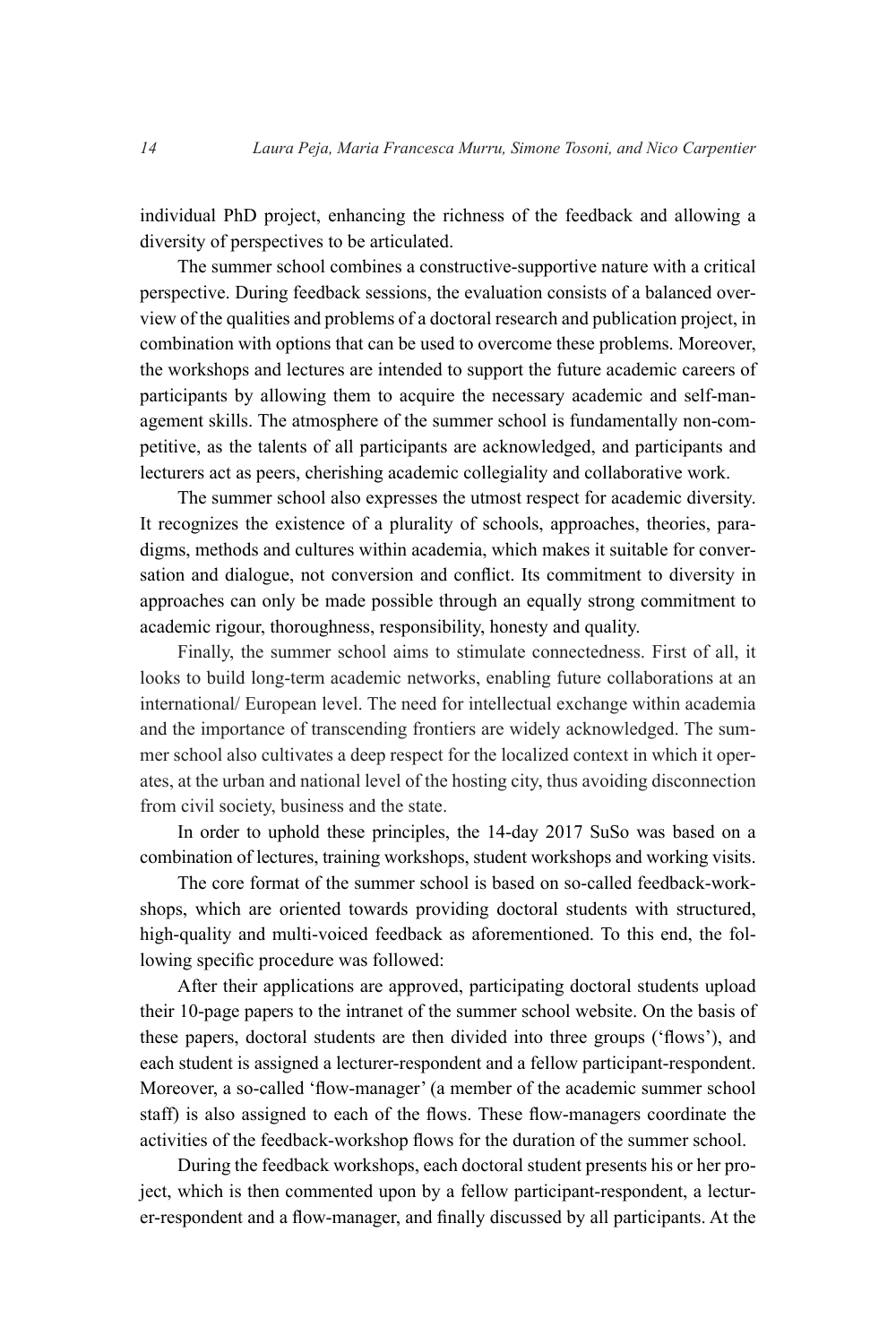<span id="page-15-0"></span>end of the series of feedback workshops, a joint workshop is organised, where the diversity of paradigmatic, theoretical and methodological approaches is discussed, combined with intellectual lessons given at the summer school.

In addition, the training workshops are a crucial pedagogical tool. These workshops provide the doctoral students with practical training on issues related to making posters, publishing, abstract-writing, comparative research, literature reviews, oral presentation skills, communication of scientifc topics to lay audiences, interactive teaching to larger groups, interrogating sources and creative online writing. They are combined with a number of lectures related to specific content, focusing on set theories or concepts. Finally, the customary feld excursions give the participants more insights into the hosting country's media structures, politics, culture and history.

#### 3. The scholars involved in the summer school

In 2017, 42 doctoral students participated in the European Media and Communication Doctoral Summer School, originating from 23 countries: Belgium (3), Bulgaria (1), Canada (1), Cyprus (1), Czech Republic (1), Estonia (1), Finland (3), France (1), Germany (1), Hong Kong (2), Hungary (1), Ireland (1), Italy (2), Kenya (1), Latvia (1), Malta (1), Norway (1), Portugal (1), Slovenia (1), Spain (4), Sweden (6), Turkey (1), UK (6). All of their abstracts, and a selection of six chapters based on their work, are included in this book.

The blue flow was joined by Yazan Badran, Dennis Braunsdorf, Federica Cavaletti, Zaki Habibi, Martin Hall, Reinhard Handler, Kira Janina Hußing, Francesca Moretti, Annaliina Niitamo, Filipa Oliveira, Gianfranco Polizzi, Myriam Rafa, Liisa Sömersalu, Erika Theissen Walukiewicz.

The yellow flow consisted of Kristian Jeff Agustin, Baiba Baikovska, Niki Cheong, Xavier Andrés Cortell, John Magnus R. Dahl, Kate Gilchrist, David Katiambo, Alessandro Nanì, Alvaro Oleart, Elisa Paz Pérez, Marko Ribać, Maria Sjögren, Guillem Suau.

The green fow grouped together Marine Aznar, Yi Ding, Martina Dobosiová, Lorleen Farrugia, Pau Lluis Gumiel, Ilmari Hiltunen, Zsofa Nagy, Thais de Oliveira Sardá, Alla Rybina, Markos Souropetsis, Theodore Spassov, Jeannine Teichert, Salla Tuomola, Uğur Yağan, Derya Yüksek.

The summer school hosted 20 lecturers from partner universities all over Europe: Montse Bonet, Michael Bruun Andersen, Bart Cammaerts, Roberta Carpani, Nico Carpentier, Fausto Colombo, Maria Heller, Richard Kilborn, Risto Kunelius,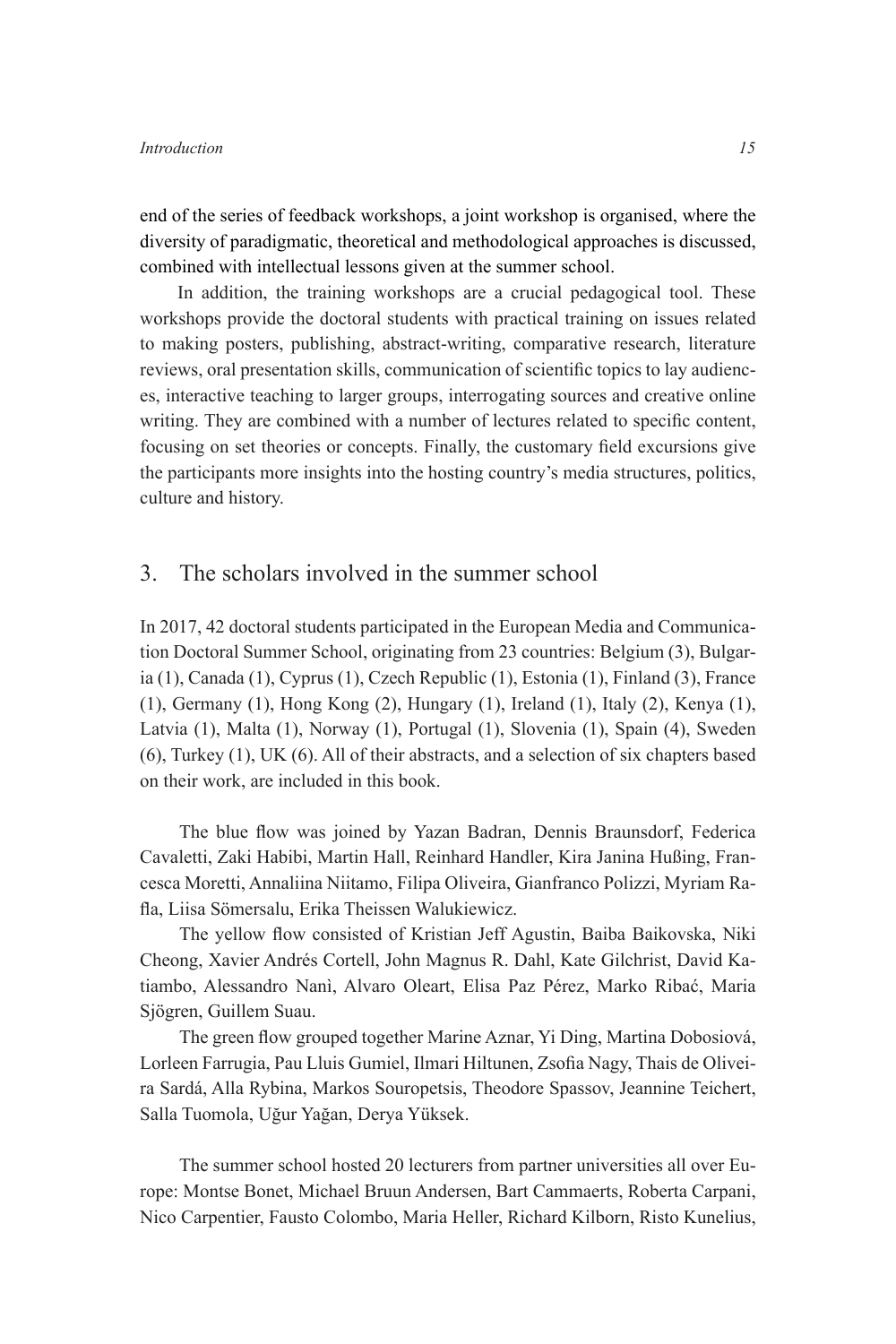Anthony McNicholas, Hannu Nieminen, Tobias Olsson, Dominique Pasquier, Pille Pruulmann-Vengerfeldt, Irena Reifová, Michael Skey, Burcu Sümer, Ilija Tomanić Trivundža, Karsten Wolf. François Heinderyckx was also present, as a lecturer and ECREA representative.

In addition to the activities of the summer school lecturers and workshops, the programme included a visit to *OpenKnowledge*, an international consulting company focused on digital transformation, based in Milan. The organisers would like to thank Rosario Sica and Chiara Colombo for making it possible.

This year, Fausto Colombo was the local director of the summer school, and Simone Tosoni, Maria Francesca Murru and Laura Peja were the local organisers. The local team was supported by an international director, Nico Carpentier. In addition, François Heinderyckx handled ECREA liaison.

### 4. Assessment and perspectives

The evaluation was conducted in the form of a workshop including a half-standardized, anonymous survey. All participants completed an evaluation form to rate, and comment on, the lectures and workshops held during the two weeks of the summer school. Additionally, the participants formed four evaluation groups and discussed feedback on: lectures, workshops and student workshops; individual discussions with lecturers, discussions and networking opportunities with other students; the scheduling and composition of the programme; accommodation, food and coffee (during breaks), social activities; website, pre-summer school communication, the summer-school book; and the flow-managers/ summer-school staff.

The evaluation generated positive feedback and constructive suggestions for further improvements to some of the conceptual and scheduling aspects for future summer schools. The reputation, experience and teaching qualities of the lecturers present at the summer school 2017, as well as their approachability, were appreciated by the participants who, for their part, suggested adding some other more formalised occasions to speak with lecturers: discussion time after lectures was not always considered enough.

The average ratings for the lectures and workshops  $(1 =$  poor to  $5 =$  very good) were 3.4 points for lectures and 3.8 points for workshops. In the view of the participants, the mixture of workshops and lectures in the summer school programme was very well-balanced. The balance between theoretical and practical lectures was similarly evaluated highly. The interactivity and split workshops with half of the groups were appreciated.

The overall positive and encouraging feedback was complemented by numerous comments on the social-network platforms that were used together with the